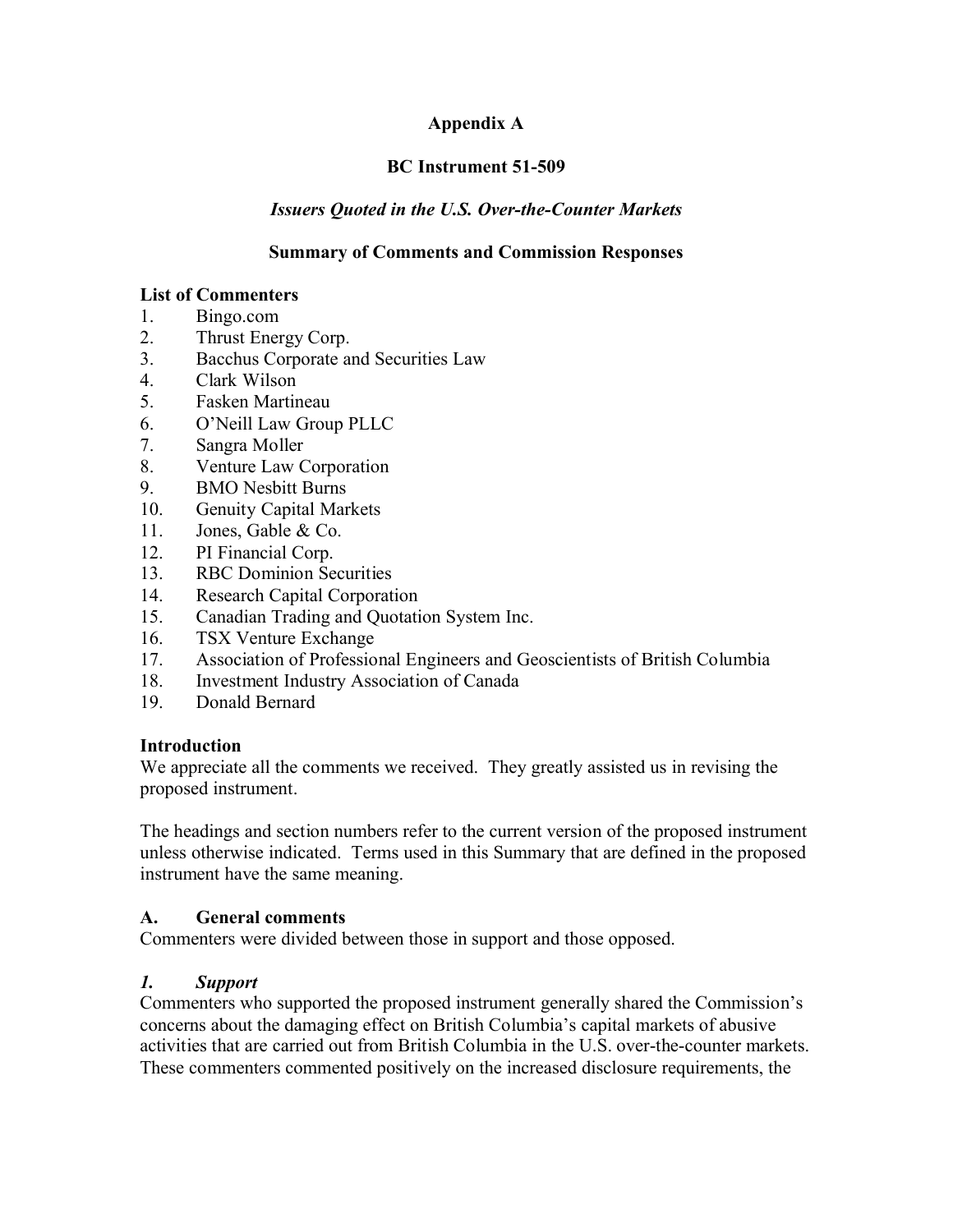leveling of the playing field for publicly traded companies, and the transparency the proposed instrument will bring to this segment of the capital markets.

# *Response*

The Commission acknowledges these expressions of support for this initiative.

# *2. Opposition*

Commenters who opposed the proposed instrument made the following comments:

# *a. The proposed instrument is unnecessary and won't work*

Several commenters said there is no need for the proposed instrument because existing laws are sufficient. Others said that the proposed instrument would not achieve the desired outcomes because fraudsters will find a way around it or move to another jurisdiction. These commenters said the Commission should take other measures, such as more rigorous enforcement of existing laws and improved communication with other regulators. One commenter remarked on the gatekeeping role professional advisers can play.

# *Response*

The Commission believes that the proposed instrument is necessary to ensure that OTC issuers with significant connections to British Columbia make disclosure in British Columbia for which they are accountable, the same as other reporting issuers, and to prevent abusive activities related to these issuers carried out in British Columbia.

While no law can prevent fraud, the proposed instrument will make it more difficult to carry out abusive activities in the U.S. over-the-counter markets from British Columbia and will provide a better basis for compliance and enforcement activity. Other Canadian jurisdictions may follow our example should the persons who carry out abusive activities in the U.S. over-the-counter market migrate there.

The Commission agrees with the importance of rigorous enforcement, good communication among regulators and gatekeeping by professional advisers, and sees them as complimentary to the proposed instrument.

# *b. Compliance costs detrimental to small business*

Several commenters said the proposed instrument would be detrimental to businesses, especially small business, and would discourage business formation and activity in British Columbia.

# *Response*

The cost to OTC reporting issuers quoted on the OTC Bulletin Board will not be substantial because we have revised the proposed instrument so that they may rely on most of the foreign issuer and multijurisdictional disclosure system exemptions. The only exceptions are where U.S. requirements are significantly different, such as timely disclosure reporting and disclosure for mineral projects and oil and gas companies.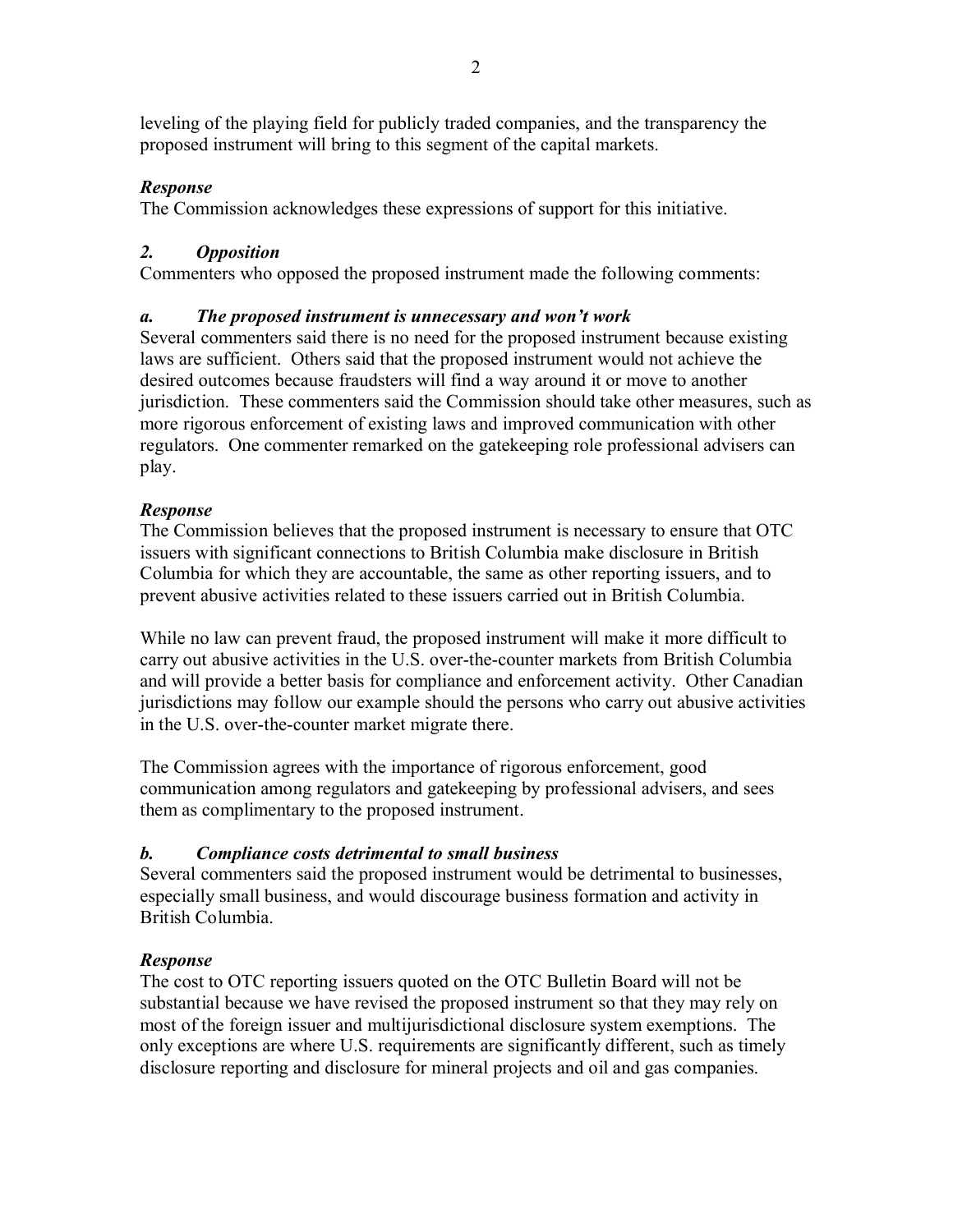These additional obligations put OTC reporting issuers in same position as other reporting issuers in British Columbia.

The proposed instrument will impose new costs on OTC reporting issuers quoted on the Pink Sheets that do not currently provide audited financial statements or other disclosure to their shareholders. However, it is a long-standing principle of securities regulation in Canada that issuers whose shares are publicly traded provide disclosure so that the public can make informed investment decisions and be protected from abusive and manipulative activities. The disclosure requirements in the proposed instrument are consistent with that approach.

# *c. The proposed instrument will not improve disclosure*

Several commenters said the proposed instrument would not improve disclosure by OTC Bulletin Board quoted issuers. They pointed out that disclosure by OTC Bulletin Board issuers is easily accessible by investors on EDGAR. They said the Commission should not require OTC Bulletin Board issuers to file duplicative disclosure.

# *Response*

The proposed instrument will improve disclosure by OTC Bulletin Board issuers in several respects. One is the requirement for OTC reporting issuers to file timely disclosure of material changes. This is an area where U.S. and Canadian securities legislation are significantly different. U.S. legislation does not require an OTC issuer to issue a news release to announce a material change, and may not require the issuer to file a document with the SEC. We have found that false and misleading news release disclosure is a significant problem with OTC issuers associated with abusive market activity.

Another significant problem is false and misleading statements in promotional brochures or "investment newsletters" that some OTC issuers pay to have written and disseminated to U.S. residents. Under the proposed instrument, OTC reporting issuers will file notice of such arrangements, and will be more aware of their liability for false and misleading disclosure.

The proposed instrument will improve disclosure by OTC reporting issuers about mineral and oil and gas projects to the same standards that apply to other reporting issuers in British Columbia.

# *d. The OTC Bulletin Board and Pink Sheets serve a valid purpose*

A few commenters said the OTC Bulletin Board provides a viable alternative for issuers that do not have the resources or contacts to go public on the TSX Venture Exchange, and offers issuers flexibility and access to brokers and investors in the U.S. One commenter said the proposed instrument would eliminate this alternative for issuers that would be OTC reporting issuers under the proposed instrument.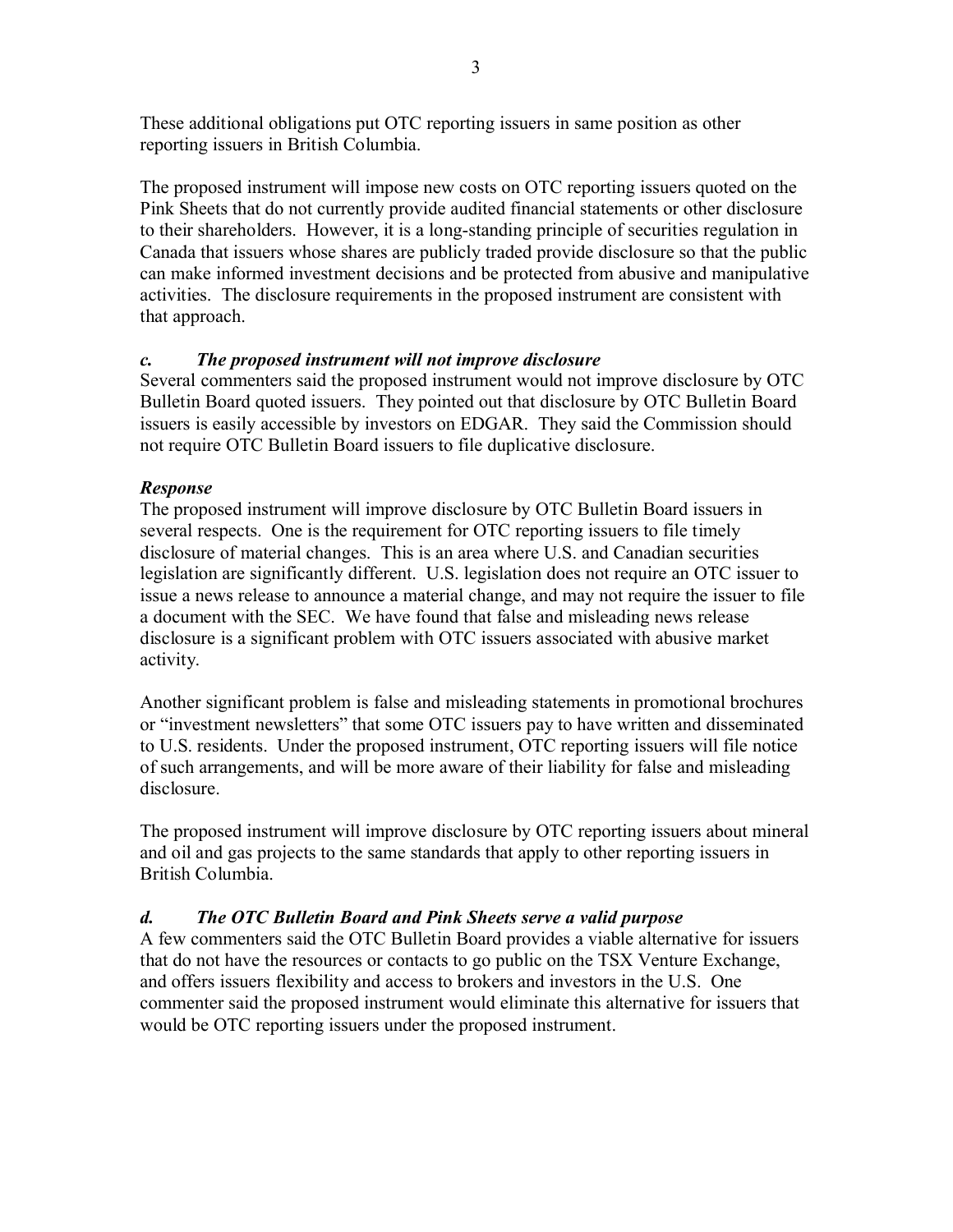#### *Response*

We do not disagree that the U.S. OTC markets offer advantages for some issuers, but we do not agree that the proposed instrument will eliminate that alternative for those that would be OTC reporting issuers under the proposed instrument. The additional cost to an OTC Bulletin Board issuer of complying with the proposed instrument is unlikely to be so high as to offset the advantages of having its shares publicly quoted there.

#### *3. The proposed instrument is not national*

Several commenters, including commenters in support of and in opposition to the proposed instrument, were concerned that the proposed instrument would be implemented only in British Columbia, rather than nationally.

#### *Response*

It is part of the Commission's mandate to protect the integrity of British Columbia's securities markets. We are faced with abusive activity in the U.S. OTC markets by those with connections to British Columbia that threatens the integrity of our markets. It is a strength of the Canadian system that local problems can be locally addressed. Should other Canadian provinces experience similar problems as British Columbia, it will be open to those provinces to adopt similar initiatives.

#### **B. Specific Comments**

#### *Part 1 – Definitions and Reporting Issuer Designation*

#### *1. Application too broad*

#### *a. Unfair to OTC issuer that is involuntarily quoted*

Commenters said that issuers may be quoted on the OTC Bulletin Board or Pink Sheets without their knowledge or consent, and therefore: (i) it is unfair for the proposed instrument to apply to them, and (ii) this could result in an overly broad application of the proposed instrument, and would discourage legitimate international companies from having any connection with British Columbia.

#### *Response*

Under British Columbia securities legislation, generally the issuer chooses whether or not to become a reporting issuer. In the United States, securities legislation imposes reporting requirements on an issuer once it reaches a certain size, measured by assets and number of shareholders. In our opinion, we do not see the potential scope of the proposed instrument as unfair, taking into account the public interest. Once the proposed instrument becomes effective, issuers that will be OTC reporting issuers under its terms will be aware of their obligations when they choose to have their securities traded only in the U.S. over-the-counter markets.

One concern was the potential for a substantial international company to be involuntarily quoted on the Pink Sheets, thereby becoming an OTC reporting issuer under the proposed instrument. Neither we, nor the commenters raising this issue, were able to identify an issuer in those circumstances that was not listed on any of the North American exchanges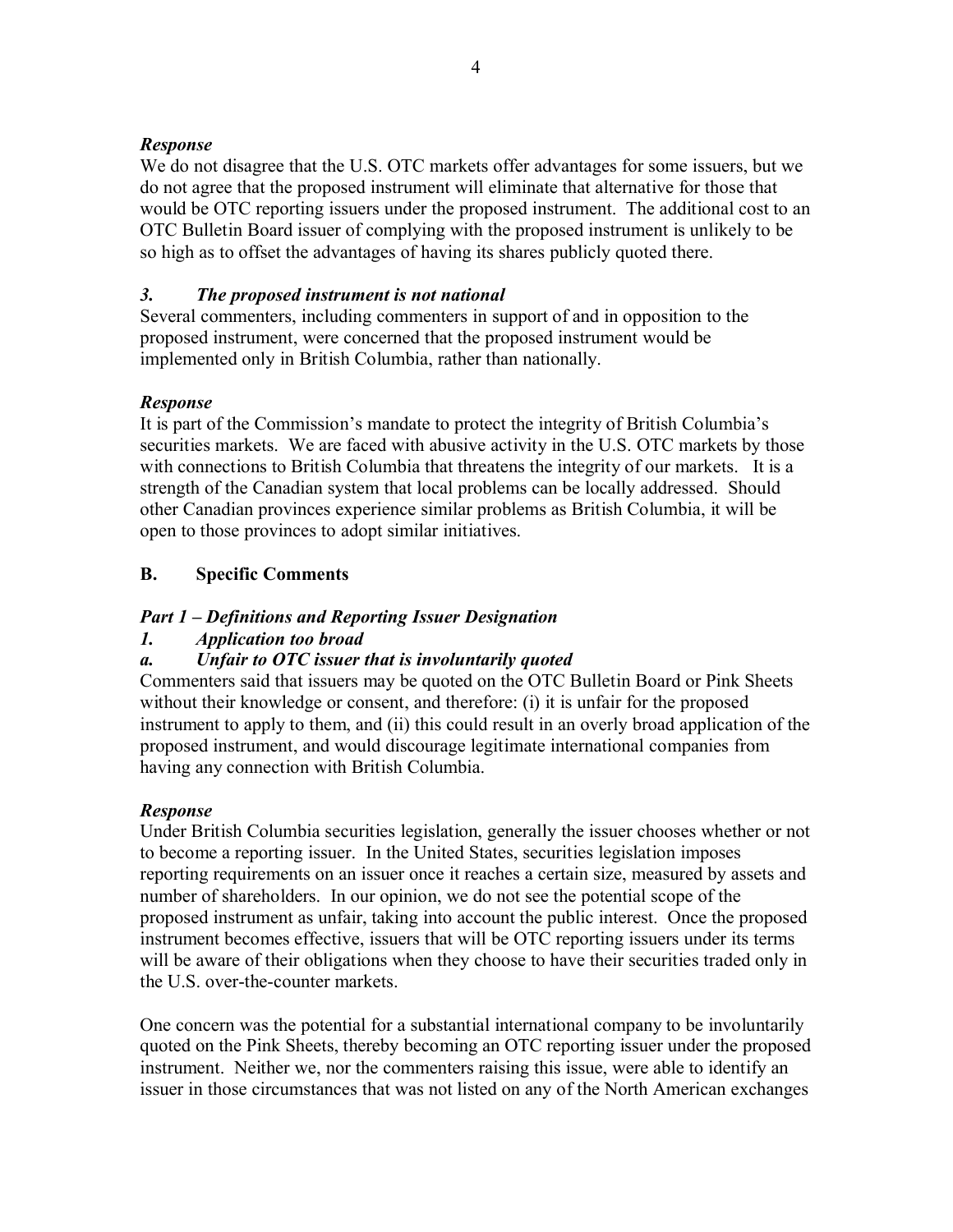or quotation systems mentioned in section 1(b) of proposed instrument, and had one of the connecting factors in section 3.

Any issuer that would be an OTC reporting issuer under the proposed instrument, and believes that outcome is inconsistent with the purpose and intent of the proposed instrument, may apply for an exemption.

# *b. CNQ*

One commenter said the Canadian Trading and Quotation System Inc. (CNQ) should be included in the list of exchanges and quotation systems mentioned in section 1(b) of the proposed instrument.

# *Response*

We agree and have revised the proposed instrument accordingly.

# *c. Exchanges outside North America*

Several commenters said stock exchanges outside North America should be included in the list of exchanges and quotation systems mentioned in section 1(b) of the proposed instrument.

# *Response*

We were unable to identify any issuers listed on foreign exchanges, other than those listed in section 1(b) of the proposed instrument, that would be OTC reporting issuers under the proposed instrument. It appears that those that could be OTC reporting issuers are interlisted on one of the listed North American exchanges, or have none of the connecting factors in section 3.

# *d. American Depositary Receipts (ADRs) and Government Debt*

Commenters suggested that the proposed instrument exclude ADRs and government debt securities from the definition of OTC-quoted securities.

# *Response*

We did not exclude ADRs and government debt securities from the definition because we do not expect that issuers of ADRs and government debt securities would be OTC reporting issuers under the proposed instrument. Any issuer of ADRs or government debt securities that would be an OTC reporting issuer under the proposed instrument, and believes that outcome is inconsistent with the purpose and intent of the proposed instrument, may apply for an exemption.

# *e. Grey market securities*

A commenter said the proposed instrument should not apply to issuers whose securities trade in the "grey market".

# *Response*

There are circumstances where it is appropriate for the proposed instrument to apply to an OTC issuer whose securities trade in the grey market. For example, the securities of an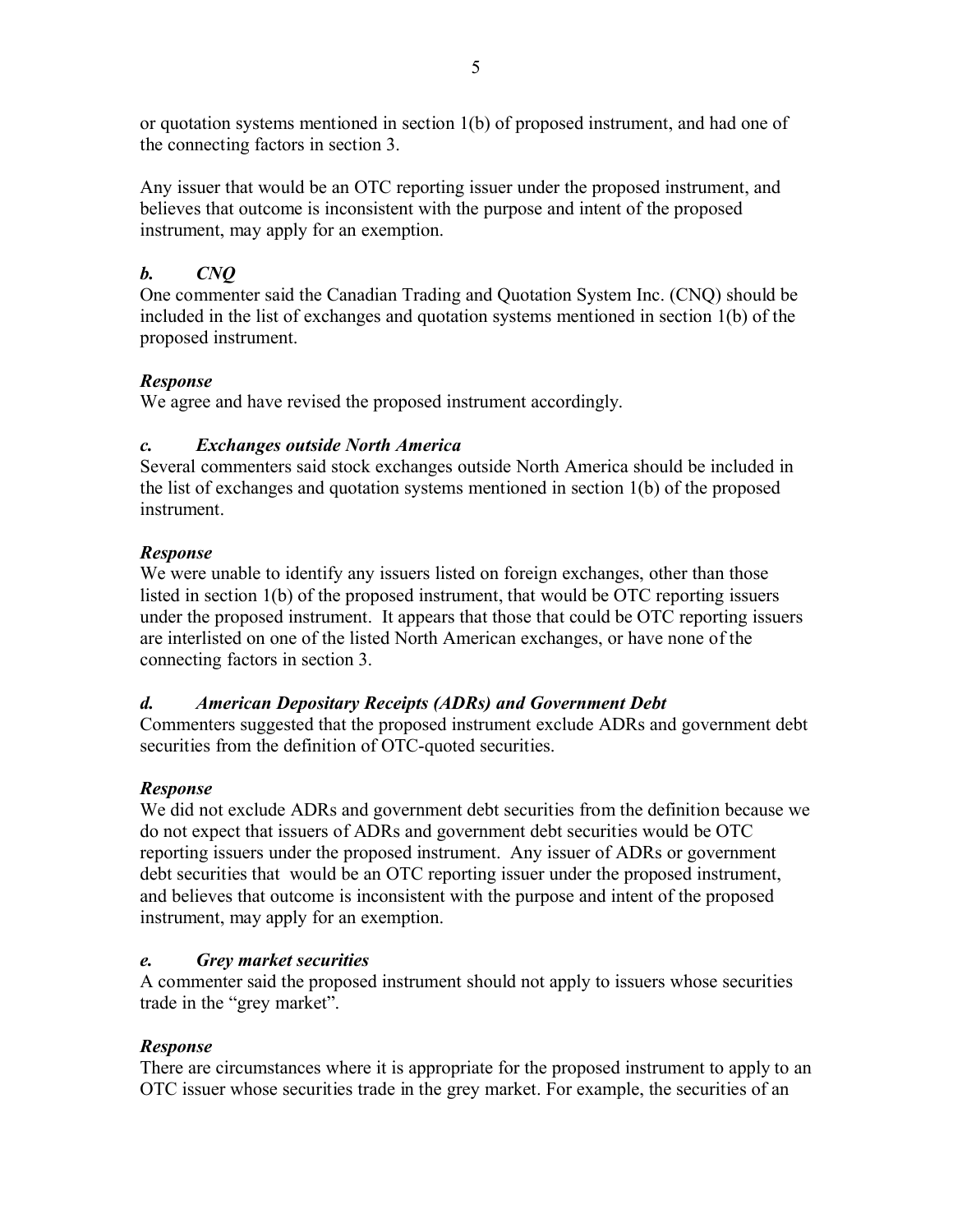OTC issuer may trade in the grey market if Pink Sheets removes quotes for the issuer's securities from its website because of a questionable promotion, spam, regulatory suspension of trading, or other public interest concern. An issuer whose securities trade in the grey market, that would be an OTC reporting issuer under the instrument, and believes that outcome is inconsistent with the purpose and intent of the instrument, may apply for an exemption.

# *f. Reporting issuers*

A commenter said the proposed instrument should not apply to OTC issuers that are reporting issuers in British Columbia at the time the proposed instrument comes into force.

# *Response*

The reason for treating OTC issuers differently than other reporting issuers is that OTC issuers are not subject to the standards, rules and regulatory oversight that other North American exchanges and quotation systems provide. This distinction applies to all OTC issuers, whether or not they are currently reporting issuers.

# *2. Confusion over defined terms*

Several commenters said it was unclear which terms in the proposed instrument were defined elsewhere and were concerned that readers might not know to refer to another document for their meaning.

# *Response*

The Proposed Policy identifies some key terms used in the proposed instrument that are defined elsewhere and refers the reader to those definitions.

# *3. Section 3(a) – Reporting issuer designation – directed or administered in or from British Columbia*

Many commenters were concerned about how to interpret this condition and requested that the Commission provide guidance. Several commenters were concerned that the presence of a single director or officer in British Columbia would be a sufficient connection for the proposed instrument to apply to an issuer, and some suggested a more prescriptive test, e.g., that a majority of an issuer's directors be resident in British Columbia.

# *Response*

The proposed companion policy offers guidance on this subject. The proposed instrument does not incorporate a bright-line test because any test of that sort is too vulnerable to manipulation and avoidance.

# *4. Section 3(b) – Reporting issuer designation – investor relations activities*

Several commenters said the definition of "investor relations activities" in the Act is too broad to use as a condition for designating an OTC issuer as a reporting issuer. Some said an OTC issuer should not become subject to the proposed instrument because it sends a package to a potential investor at that person's request or in connection with a private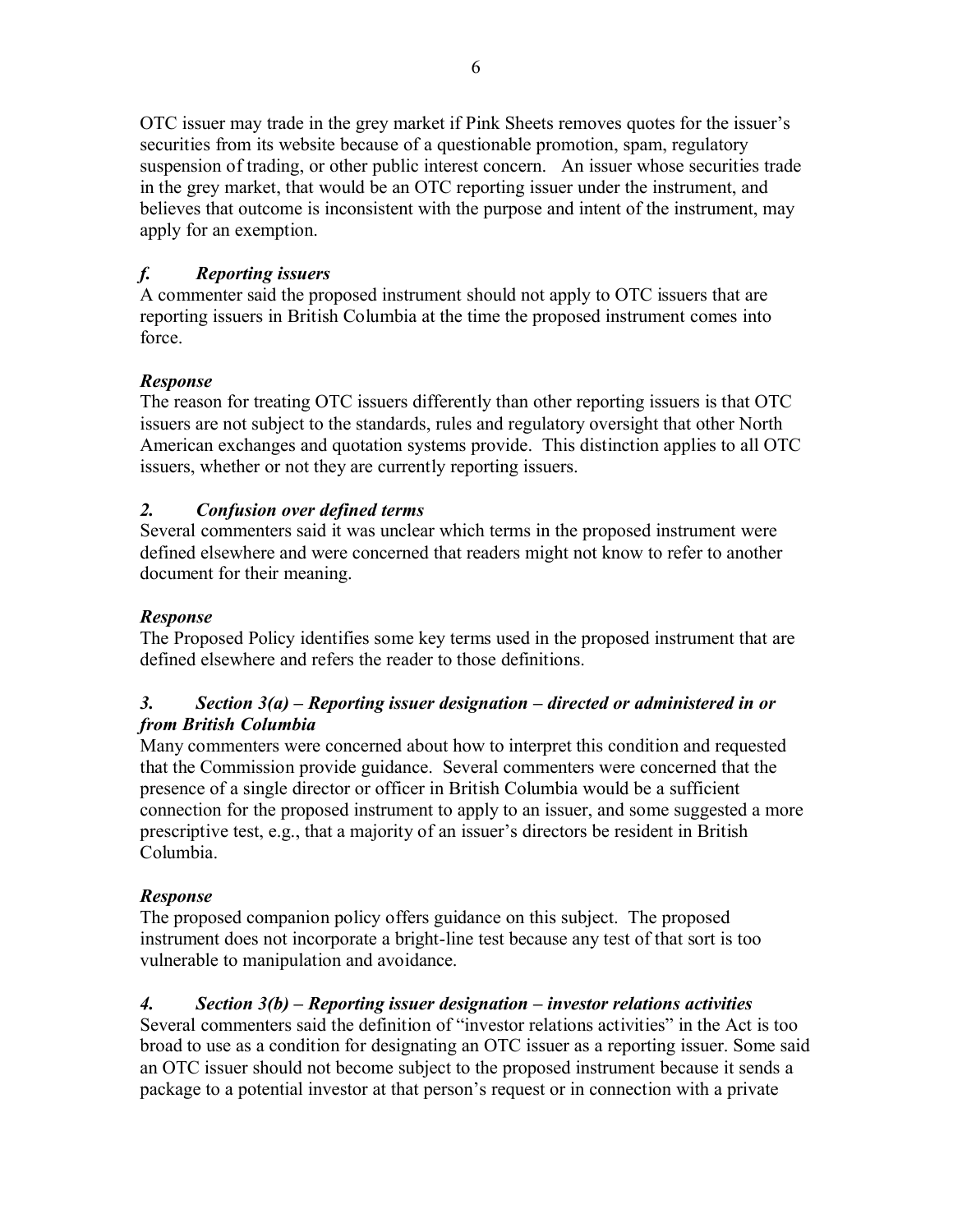placement. Others said the use of an investor relations firm based in British Columbia should not result in the issuer being designated an OTC reporting issuer.

#### *Response*

We disagree with these comments.

Investor relations activities is often a fundamental function for an OTC issuer, whether initiated by the issuer or in response to a request from a potential investor. These activities are often at the heart of the abuses the proposed instrument is intended to deter. An OTC issuer that uses an investor relations person or firm based in British Columbia is conducting its investor relations from British Columbia and its conduct reflects on our capital markets. An issuer that seeks or promotes investment from persons in British Columbia must be willing to accept the obligation to provide the disclosure the proposed instrument requires.

# *5. Section 1.4 Previous version –control person*

One commenter objected to the proposed instrument applying to an OTC issuer that has a control person resident in British Columbia, because the issuer might not be aware of this fact.

# *Response*

We have removed this as a condition for designating an OTC issuer as a reporting issuer. We concluded that the other connection factors in section 3 would apply to almost all OTC issuers that had a control person in British Columbia.

#### *6. Section 1.4 Previous version – promoter and seed stockholders*

A few commenters said the definition of "promoter" in the Act is too broad to use as a condition for application of the proposed instrument. A few commenters were concerned about the continued application of the proposed instrument to an issuer that no longer has a significant connection to British Columbia.

#### *Response*

We removed these conditions for designating an OTC issuer as a reporting issuer because they may be easily manipulated and discriminated against British Columbia investors if the majority test was not met.

Instead, section 3(c) now adds as a connecting factor the distribution by an OTC issuer of a security in British Columbia before its ticker-symbol date. As a result, any British Columbia investor who acquired securities in those circumstances will benefit from the disclosure and other requirements that will flow from the OTC issuer's being designated a reporting issuer.

# *7. Section 4 – Ceasing to be a reporting issuer*

Under section 4, an OTC reporting issuer may file a notice and no longer be a reporting issuer if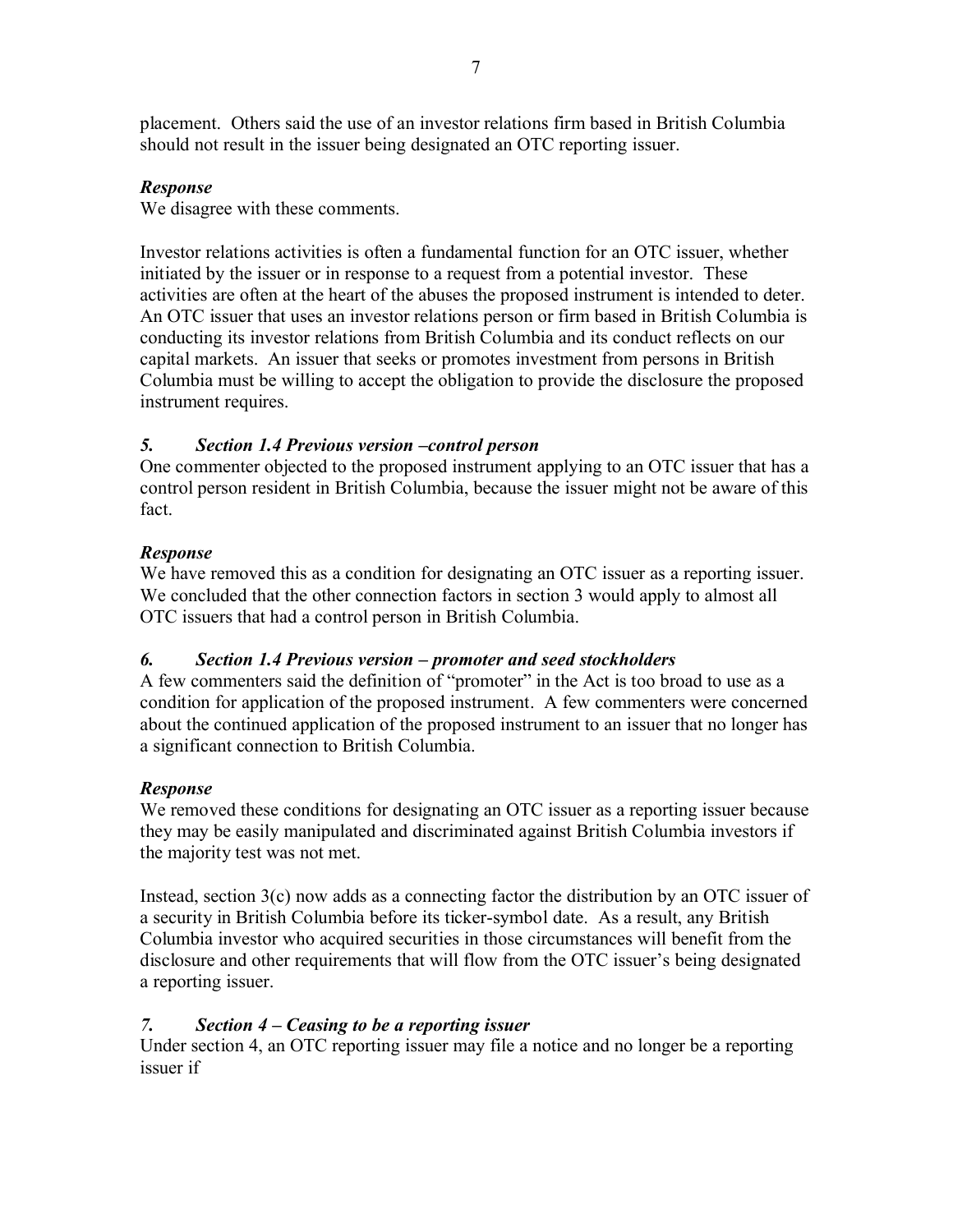- its business in not directed or administered, and has not been directed or administered for at least one year, in or from British Columbia
- investor relations activities, by or on its behalf, are not carried on, and have not been carried on for at least one year, in or from British Columbia, and
- it has been at least one year since its ticker-symbol date.

Some commenters misunderstood this section to mean that the proposed instrument does not apply to issuers that were public issuers for more than one year.

# *Response*

We have revised the proposed instrument and provided guidance in the proposed companion policy to correct this misconception.

# *Part 2 – Disclosure*

# *Section 5 – Additional disclosure requirements*

# *8. Application of NI 43-101, NP 51-201 and NP 58-201*

One commenter said the proposed instrument or its companion policy should specifically refer to National Instrument 43-101 *Standards of Disclosure for Mineral Projects*. Another commenter wrote that OTC issuers should be subject to National Policy 51-201 *Disclosure Standards* and National Policy 58-201 *Corporate Governance Guidelines,* the same as reporting issuers.

# *Response*

We agree and have written the proposed companion policy accordingly.

# *9. Conflicting requirements of BCSC and SEC*

A few commenters were concerned about differences in accounting standards and financial disclosure requirements of the SEC and the BCSC. A commenter was concerned that an OTC reporting issuer's filings would be subject to simultaneous review by the SEC and BCSC whose comments may conflict.

# *Response*

We have revised the proposed instrument so that OTC reporting issuers may rely on most of the foreign issuer and multijurisdictional disclosure system exemptions. The only exceptions are where U.S. requirements are significantly different, such as timely disclosure reporting and disclosure for mineral projects and oil and gas companies. This reduces substantially the incremental compliance burden on OTC reporting issuers that are SEC filers.

Dual jurisdiction over an issuer's disclosure is not a new phenomenon. Many British Columbia reporting issuers also report to the SEC in the United States. This has not appeared to be a serious problem for those issuers and we do not expect it to be any different for OTC reporting issuers.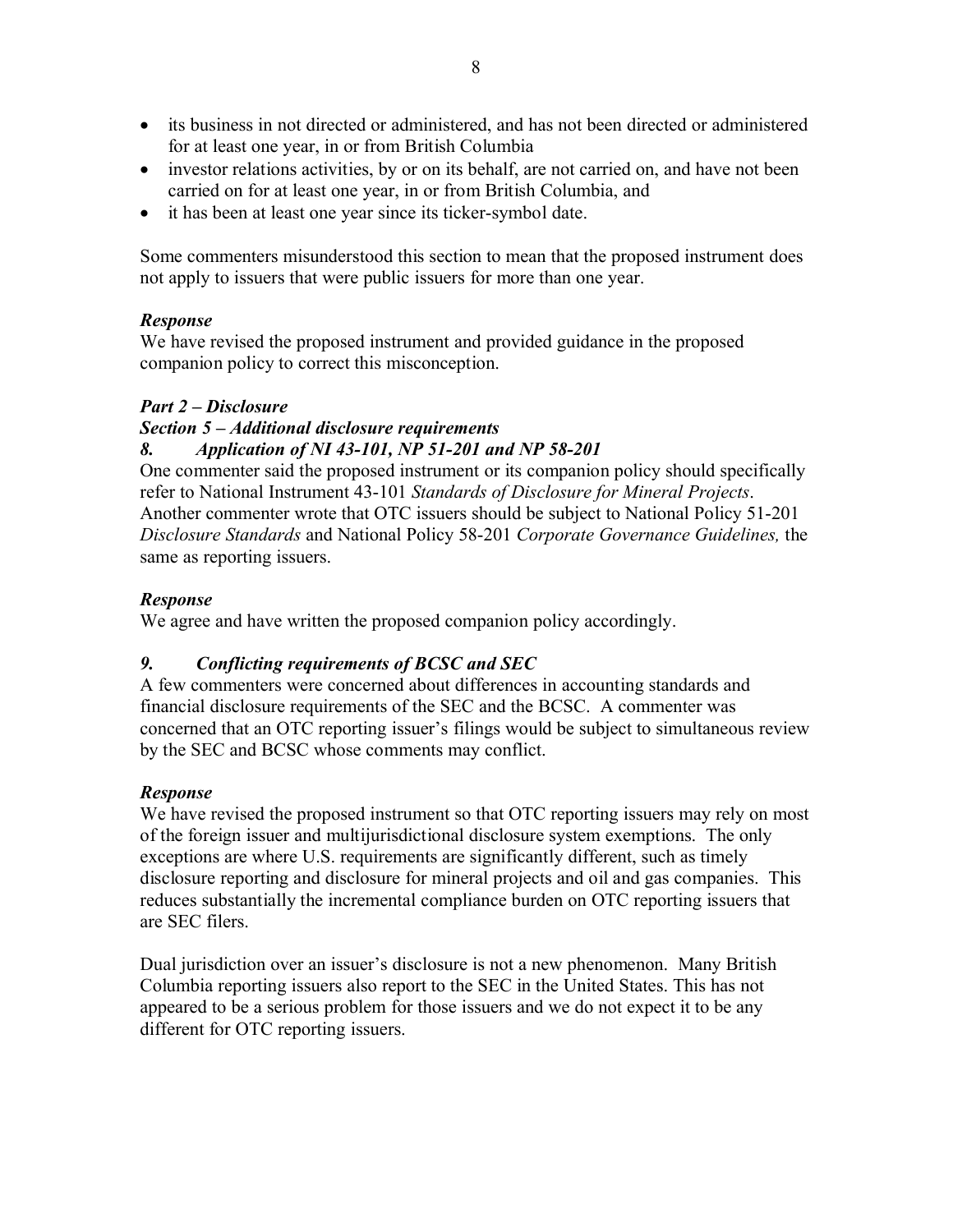# *10. Section 6 – Timely disclosure obligations*

A commenter suggested that we clarify that an OTC issuer must issue a news release through a recognized Canadian news service to announce a material change, and not simply file a reformatted SEC Form 8-K. Another commenter suggested that we permit an issuer to use SEC Form 8-K as a material change report and questioned the need for filing a news release separately.

#### *Response*

The proposed companion policy addresses an OTC reporting issuer's timely disclosure requirements. This is an area where British Columbia and U.S. securities legislation significantly differs, and it is important that OTC reporting issuers know that they must issue and file news releases to announce material changes, whether or not they are required to file a Form 8-K with the SEC. The proposed instrument requires an OTC reporting issuer to use the same material change report form as other reporting issuers. Like other reporting issuers, OTC reporting issuers will be required to file news releases in addition to material change reports.

# *11. Section 2.2 Previous Version – Insider reporting*

Several commenters objected to imposing British Columbia insider reporting requirements on insiders of an OTC issuer that is an SEC filer. They said that it would duplicate the work for insiders and the information filed with the SEC, and would provide no additional benefit.

#### *Response*

We agree with these comments. Under the proposed instrument as revised, insiders of OTC Bulletin Board issuers, and other OTC issuers that meet the conditions of National Instrument 71-101 *The Multijurisdictional Disclosure System* or National Instrument 71- 102 *Continuous Disclosure and Other Exemptions relating to Foreign Issuers*, may rely on the same exemptions from British Columbia insider reporting requirements as insiders of other reporting issuers.

Insiders of Pink Sheet issuers that cannot rely on those exemptions must file insider reports, like insiders of domestic reporting issuers.

# *12. Section 7 – Registration statement*

Several commenters found the requirement to file a registration statement confusing and requested clarification. Another commenter asked if the Commission would review the registration statement. One commenter objected to the requirement to file a document that was already publicly available on EDGAR.

#### *Response*

We have revised the proposed instrument to clarify that this requirement applies only to an issuer that is an OTC reporting issuer under the proposed instrument when it obtains its ticker symbol. If it is, then it must file the last registration statement it filed with the SEC – generally speaking, this will be a registration statement to register the sale of previously issued, restricted securities.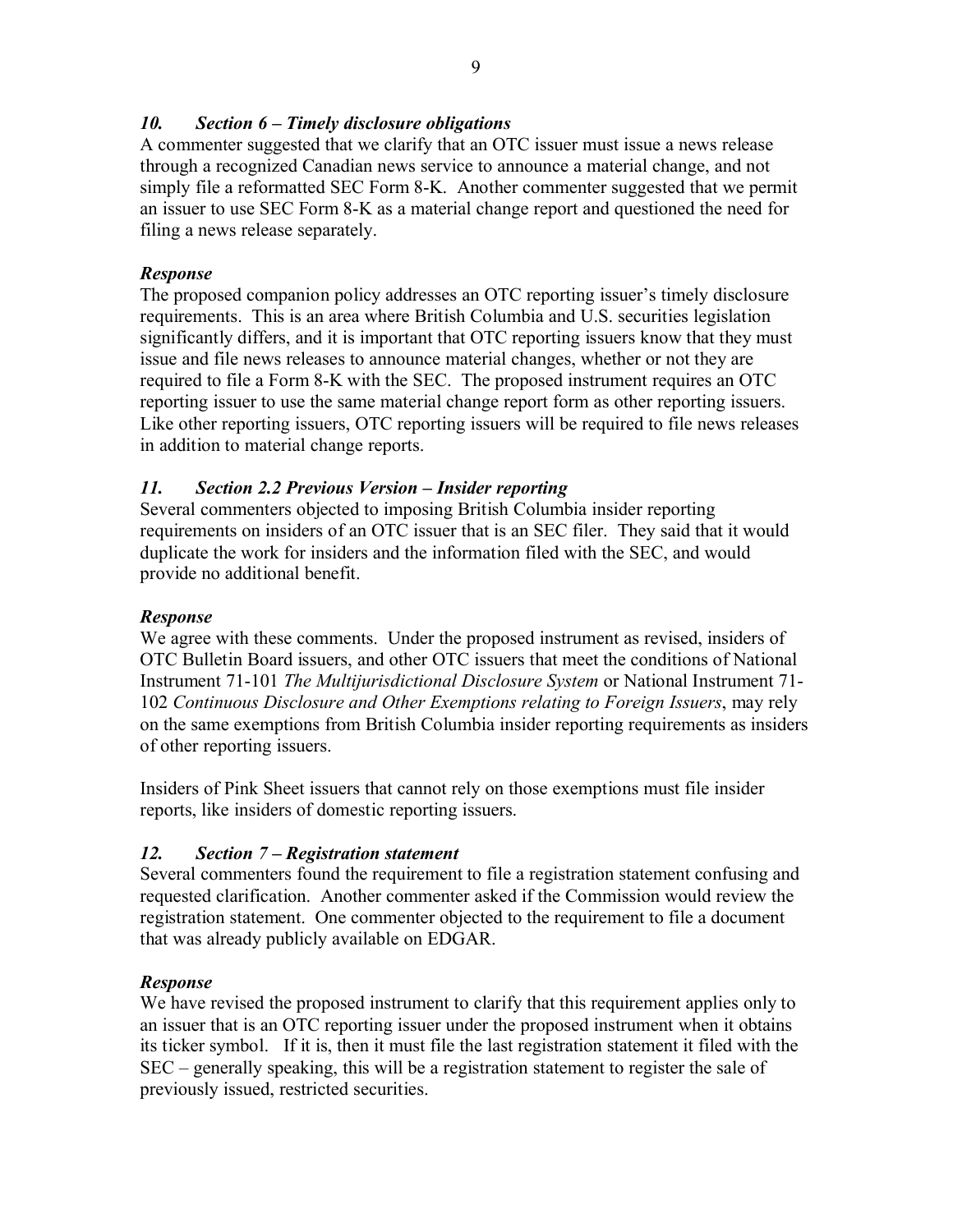Commission staff will not review an OTC issuer's registration statement as a matter of course, but may do so as part of a continuous disclosure review of the OTC issuer.

We are requiring OTC issuers to file these registration statements because it provides base disclosure for which the issuers and their management are responsible.

# *13. Section 8 – Investor relations activities*

One commenter said the notice that an OTC issuer must file if it enters into an agreement for investor relations activities should be readily available to investment dealers and the public.

# *Response*

The proposed instrument clarifies that an OTC issuer must file the notice of investor relations activities on SEDAR, so it will be publicly available. The proposed companion policy reminds readers that if the investor relations activities are a material change, the OTC issuer must issue a news release.

# *Part 3 – Resale of private placement securities*

# *14. General*

A few commenters said shareholders of OTC issuers that comply with their disclosure requirements should not be treated any differently than shareholders of other reporting issuers.

# *Response*

The proposed instrument treats seed stock shareholders of OTC reporting issuers differently from seed stock shareholders of other reporting issuers to prevent the undisclosed purchase and delivery of their shares, which represents the public float, by a shell manufacturer to a shell buyer.

The proposed instrument treats private placees in OTC reporting issuers differently from private placees in other reporting issuers to provide transparency to off-market transactions.

These two aspects of the proposed instrument will be integral to the proposed instrument's success in deterring the abusive activities it is intended to deal with.

The Commission will consider exemptions in appropriate circumstances.

# *15. Section 10 – Resale of seed stock*

There is confusion about when the restriction on resale of securities acquired before the issuer obtains its ticker-symbol applies.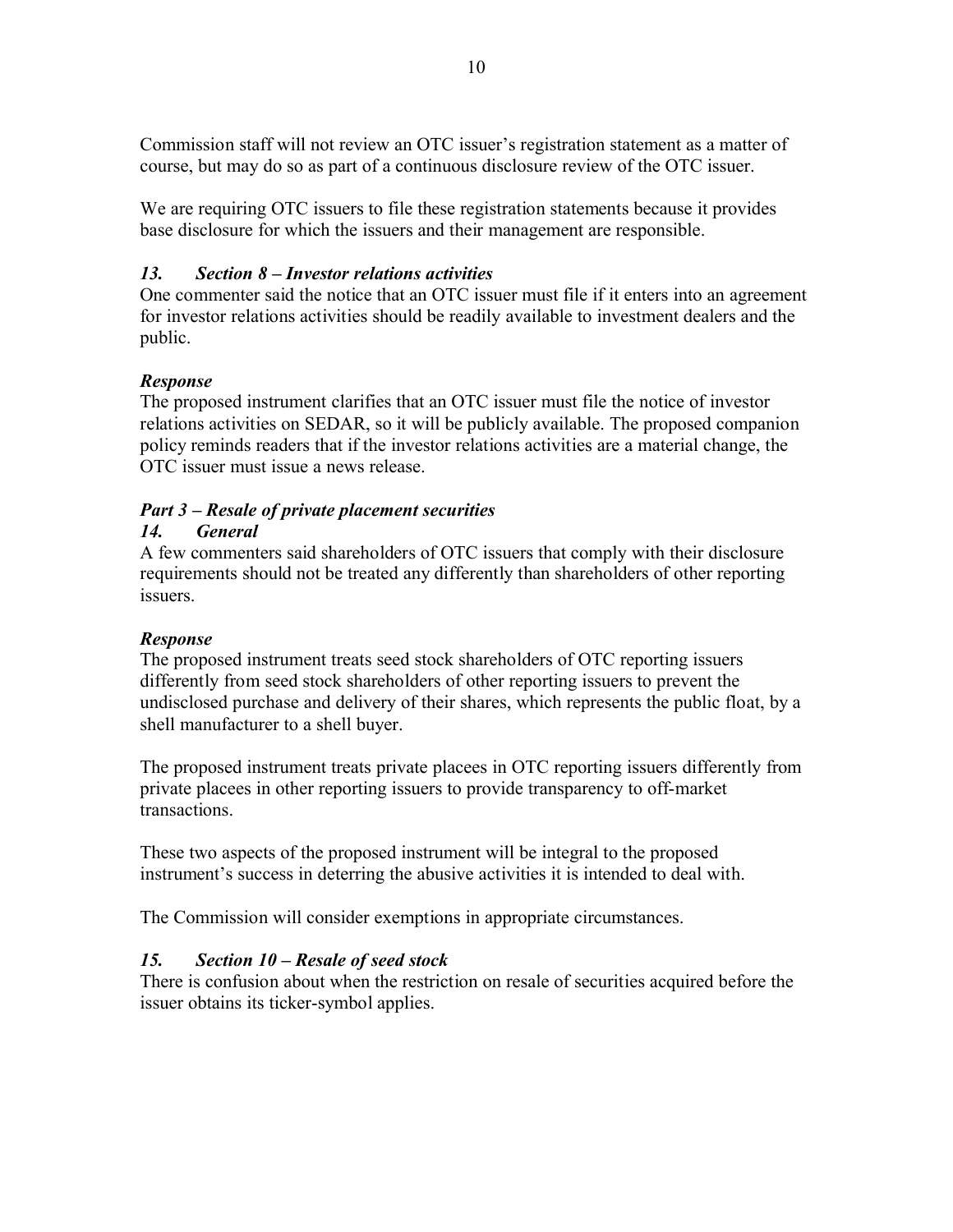#### *Response*

The proposed companion policy clarifies that until the OTC reporting issuer's tickersymbol date, a person who acquires securities of the issuer may sell his or her securities in a private transaction using any available exemption.

# *16. Section 11 – Legends on certificates*

A number of commenters were concerned about the legending requirement because an issuer may have delivered unlegended share certificates prior to making the decision to go public in the U.S. over-the-counter markets. One commenter said there is no benefit to placing the legend on share certificates issued to shareholders outside British Columbia.

#### *Response*

Issuers that have delivered unlegended share certificates can contact their shareholders and ask for their cooperation in submitting their certificates for replacement with legended ones. We expect most shareholders will do so – until they do, they will not be able to trade the securities without breaching the resale restrictions in section 10.

Since investors may trade shares purchased before the issuer's ticker-symbol date under available exemptions before the restriction on resale applies to the issuer's securities, the issuer may wish to legend all share certificates, so that if the shares are traded to an investor in British Columbia, the restriction applies to the shares in the investor's hands. The legend is important because it helps to ensure that the shareholder complies with restrictions on transfer.

#### *17. Section 12 – Resale of private placement securities acquired after ticker-symbol date*

A few commenters objected to this provision because it limits the availability of all other resale exemptions and places OTC issuers at a disadvantage to other issuers whose shareholders have other registration and prospectus exemptions available to them for trading shares they acquire by private placement.

# *Response*

It is important for the time being to limit trades of securities acquired in a private placement to open market trades through investment dealers. If a shareholder wishes to sell his or her securities in a private transaction or under different conditions than permitted in the proposed instrument, the shareholder must apply for an exemption, which allows the Commission to review the transaction and provides greater transparency to the proposed trade.

# *Part 4 – Other exemption restrictions*

# *18. Section 14 – Securities for Debt*

One commenter objected to the restriction on use of the exemption in section 2.14 of NI 45-106 *Prospectus and Registration Objections* by OTC reporting issuers for three reasons: (i) it would eliminate the opportunity for OTC reporting issuers to free up cash for purposes other than debt repayment, (ii) the risk for abuse is remote because of the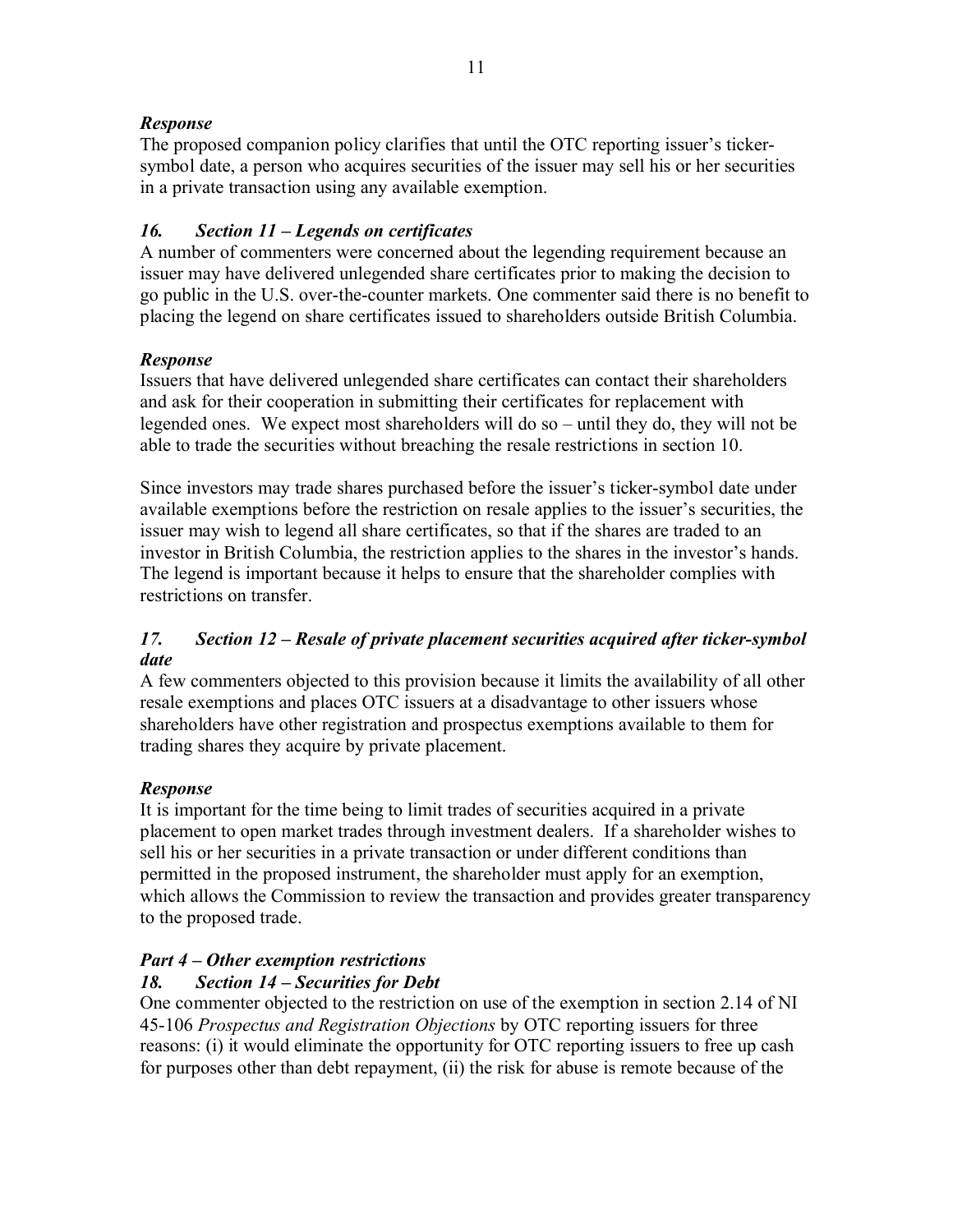hold period under U.S. law, and (iii) issuers can structure the transaction to avoid the **restriction** 

# *Response*

A restriction on issuing shares for debt is important because, without exchange rules or oversight, management of an OTC reporting issuer can use this exemption to issue shares to themselves for debts that are not *bona fide*, and unfairly dilute public shareholders. We will consider exemption orders for the issue by OTC issuers of shares for *bona fide* debt at a fair conversion rate. We do not agree that a hold period is sufficient to prevent abuse. Should an OTC issuer restructure a shares-for-debt transaction, it must comply with prospectus and disclosure requirements that impose appropriate safeguards to the market.

# *19. Section 4.9 of Previous Version – Trades among employees, officers, etc.*

One commenter objected to the restriction on use of the exemption in section 2.26 of NI 45-106 *Prospectus and Registration Exemptions* by OTC reporting issuers because it would limit the use of normal course arrangements, like shot-gun clauses, amongst the shareholders of small, tight-knit issuers.

# *Response*

This exemption is not available to reporting issuers.

# *20. Section 15 – Take-over bid*

A commenter remarked that the proposed instrument's elimination of some take-over bid exemptions would not eliminate pump and dumps or reverse mergers, and would only make it more difficult and expensive for OTC issuers to effect a change of control.

#### *Response*

The proposed instrument restricts the use of the private agreement exemption from the take-over bid requirements of the Act that a person could use to facilitate transfer of a shell company or another change of control without the disclosure or shareholder protection a formal take-over bid would provide. A person that wishes to make a takeover bid under similar conditions may apply to the Commission for an order exempting it from the formal take-over bid requirements, which would allow the Commission to review the transaction. The proposed instrument no longer restricts use of the nonreporting issuer exemption, since it imposes requirements by designating OTC issuers as reporting issuers.

# *21. Part 5 – Effective Date and Transition*

A commenter suggested that the effective date for reporting on SEDAR and SEDI should be delayed until January 31, 2009 to recognize the time, cost and data collection burdens the proposed instrument imposes and to allow OTC issuers that do not wish to comply with the increased regulatory burden to move out of British Columbia in an orderly fashion. The commenter also suggested that we consider phasing in reporting requirements alphabetically to avoid a rush on professionals and to allow investors to sell